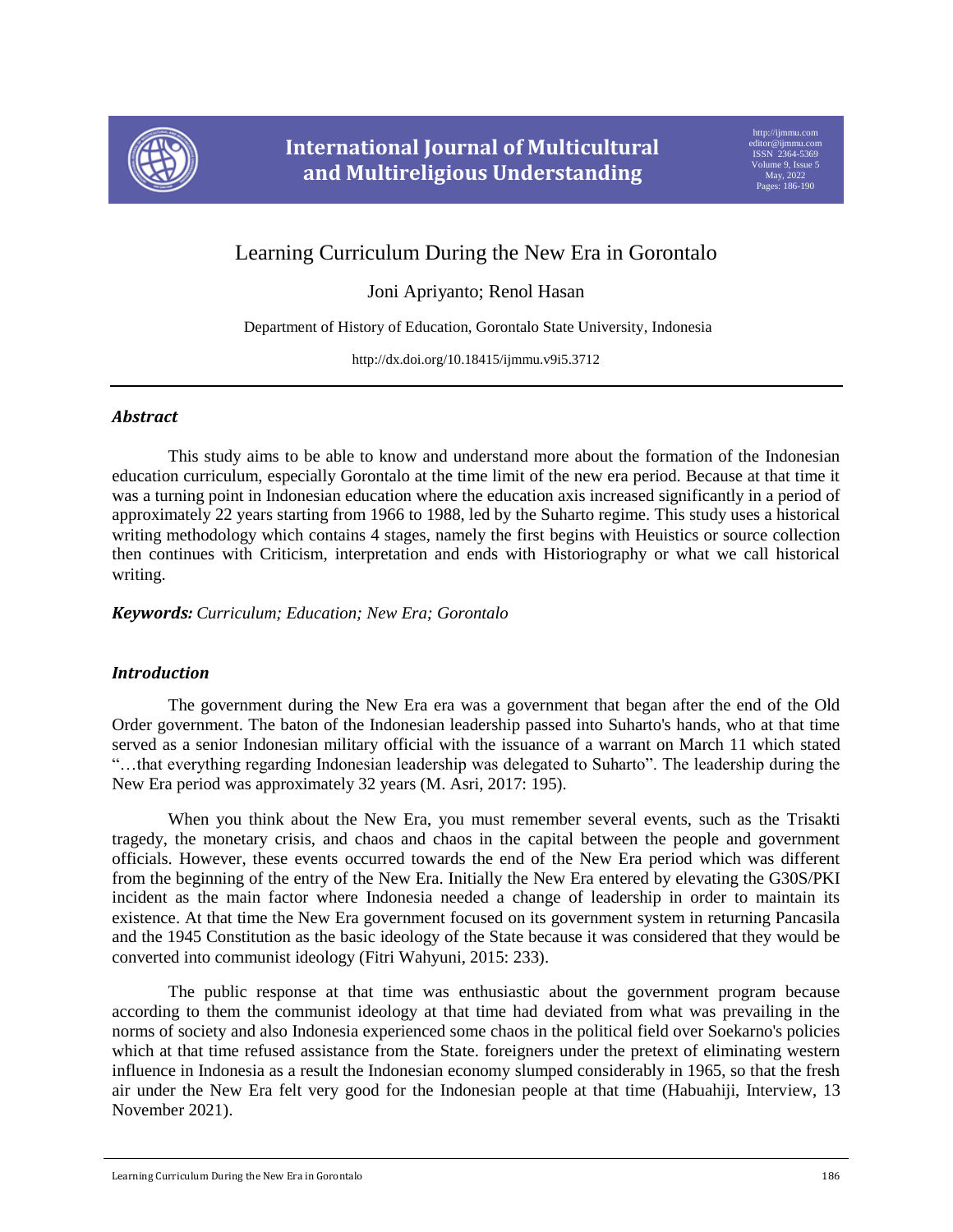The New Era leadership had several work programs in the fields of politics, economics and education. The most striking work program from the New Era era was the "PELITA I" work program or what we know as the first five-year work plan. In addition, there are several government programs that are more inclined towards education although it can still be seen that most of them are still being ridden by parties who have an interest in government politics (Syeh Hawib Hamzah, 2014: 12).

Gorontalo itself is still getting political influence from the New Era, especially in the field of education. Many education personnel during the New Era were pressured or threatened to join a political party, at that time the Golkar party was the party that held political power. If educators or teachers, especially civil servants, do not enter or vote for the Golkar party, they must be prepared for the consequences, such as being difficult to manage in the government or family members who are civil servants must be ready to be transferred (Yunus Musa, Interview, 12 November 2021).

The era of national development is a nickname that was put on during the New Era government which was displayed at the front although not behind. Because there have been some significant changes in government policies with presidential instructions (Inpres) for basic education. But unfortunately this program is not in line with expectations because the Presidential Instruction is more concerned with quantity than quality, as a result, many graduates are educated without paying attention to the quality of the learning provided (Nasution, 2001:13).

The implementation of education during the New Era era turned out to have many obstacles, because the New Era education carried the ideology of "uniformity" so as to compress progress in the field of education. Ebtanas, UMPTN, becomes the selection of students' intellectual uniformity. In the New Era education, equality in education could not be created because the dominant and submissive elements were still very strong in the New Era education pattern. At this time, students are given a large and heavy burden of subject matter without paying attention to the limitations of the allocation of interests with other curriculum factors to be sensitive to the environment (I Gde Widja, 1989: 20). As for the education sector, the government issued a presidential decree which was more prominent. Indoctrination during the Soeharto era was instilled from the elementary school level to the level of higher education, education which should have freedom of thought. At that time, education was directed at the development of militant militarism in accordance with the demands of life in a cold war atmosphere. Everything is rigid and runs in an authoritarian system (Yunus Musa, Interview, 12 November 2021).

In the end, the educational policy of the New Era era directed the young generation of the Indonesian nation to uniformity and produced a sterile generation in the sense that they could not work because they were forced to be the same as others and were afraid of differences. not only experienced by students but also experienced by educators who find it difficult to voice their opinions because they are pressured by the power of the New Era regime because it can be considered a subversive act (Made Pidarta, 1997: 123). In a broader language, we can understand that the New Era government had a negative and positive impact on its journey period and that's why we can sort and choose which ones are good and which can't be used in our thinking in making decisions (Nasution. 2001: 15).

#### **The Transition of Gorontalo Education: From the Old Order to the New Era**

In 1952 the history curriculum was changed to a science-based curriculum, but because it was considered less attention to aspects of student skills, and even considered too academic, this curriculum did not last long. very stiff. This new style curriculum was used as an arena for the legitimacy of the ruler's political policies which led to a unilateral justification of the leadership theory established at that time which was based on Pancasila and Manipol (Political Manifestations of the 1945 Constitution which consisted of Indonesian socialism, guided democracy, guided economy and Indonesian personality) (Safitri Mardiana & Sumiyatun, 2017: 45).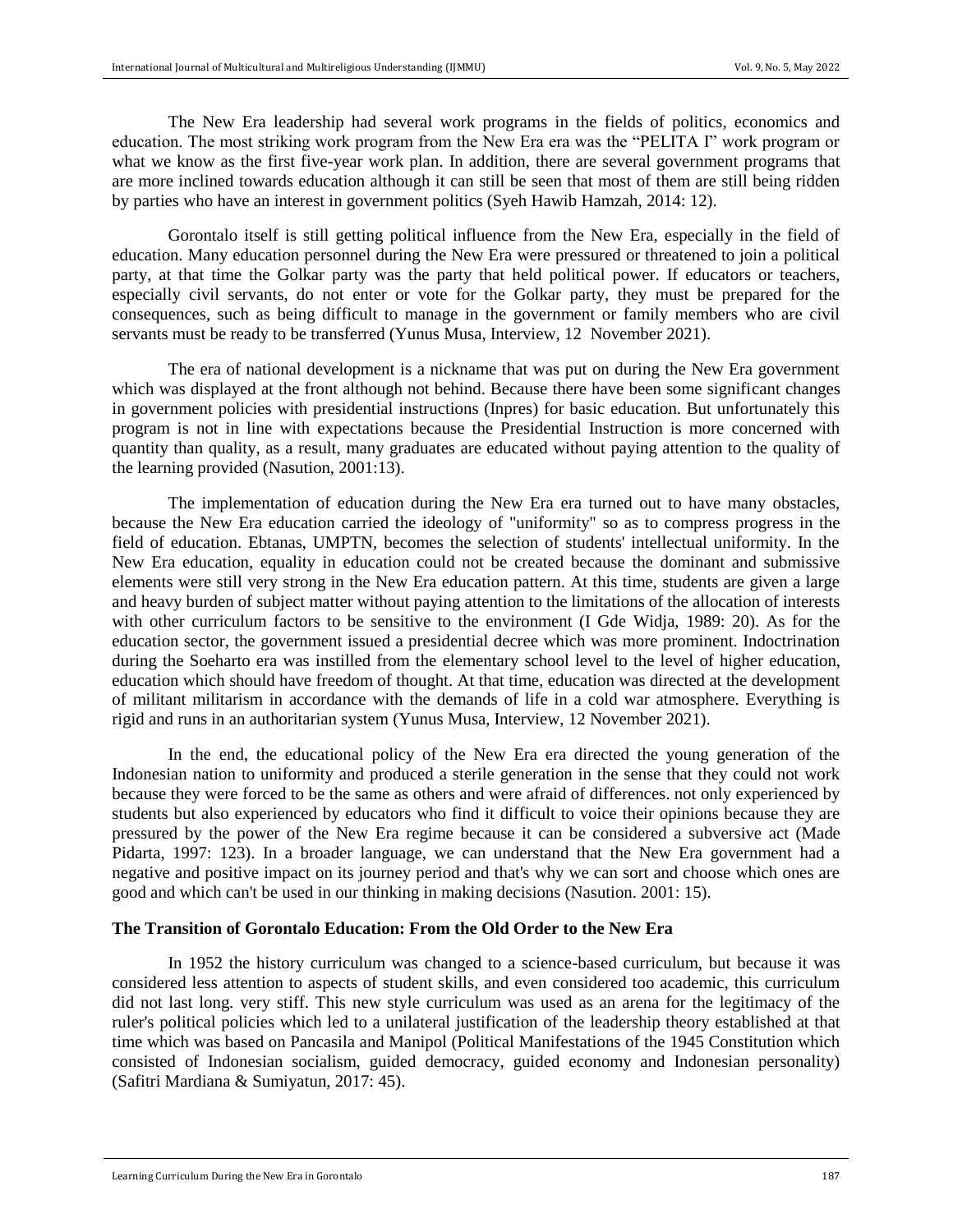After the era of Soekarno's leadership, it was replaced by the Soeharto era government which was called the beginning of the New Era era. The curriculum also changed in it by implementing the 1968 curriculum. This curriculum is also inseparable from political content, even though the education system has been directed to strengthen religious beliefs. In the 1975 curriculum, historical education materials are imbued with Pancasila morals and apply the importance of 1945 values for future generations. This New Era-based curriculum also only lasted for nine years and was then replaced with the 1984 curriculum. In the 1984 curriculum, it was emphasized that the education sector must support national development in all fields (Aman, 2011: 46).

The New Era government based on socialism is an educational reference that will be built and implemented with the aim of developing and advancing the Indonesian nation in the future. The slogan of development has been attached to the Suharto regime as well as education policies adapted to the development movement which shows that development is based on the foundation of education. The curriculum of the New Era era composes a "process skill approach" where the process becomes more meaningful in the application of education, but the goal is always a meaningful and main aspect (Safei &Hudaidah, 2020: 4).

The Indonesian education curriculum often undergoes changes which are designed, and has a very supportive position in all learning activities that will determine the outcome of an educational process. Teaching and learning activities in the Dutch era used a curriculum that had colonial elements in it and which supported its mission in carrying out ethical politics at that time, as was the case during the Japanese colonial period. After Indonesia declared its independence in 1945, Indonesian education began to develop towards the development of national identity (Nurjayati Saleh, Interview, 10 November 2021).

#### **The Condition of Gorontalo Education During the New Era**

Gorontalo in the New Era government entered a different stage from that experienced by the Java region. In contrast to the Java area, Gorontalo is lacking in movement which looks calm if you look closely. In the Java area, when the New Era era was nearing the end, there were many chaos that occurred based on the existence of the monetary crisis which was the beginning of the motive for the chaos in the economy. start with that (Hasanudin, 2021: 33)

Education in the New Era era said that the curriculum was too centralized, the material was redundant and there was overlap at different levels of education. As for what should not be forgotten that the curriculum needs to be overhauled because during the New Era era there were several distortions of historical facts. However, the people of Gorontalo did not feel a significant impact in the field of education, even some people praised that during the New Era era they received a better education compared to education during the Old Order (Asvi Warman Adam, 2009: 42).

The people of Gorontalo have some memories of the condition of education during the New Era era. When the New Era era began in Gorontalo itself, it did not have a good impact in the field of education, but after several years the New Era program in the field of education could be felt by the community, even people who did not have the financial ability to take the education route were assisted with the compulsory education movement program. with efforts to implement 9 years of compulsory education in the age group 7-15 years which was inaugurated on May 2, 1994 and this was reinforced by Presidential Instruction No. 1 of 1994 (Habuahaji, Interview 13 November 2021).

The beginning of the New Era era was very much accepted by the people of Gorontalo, even though at that time the people of Gorontalo became pro with the New Era government programs, because according to the community, government policies were issued during the New Era period and were considered supportive of all community complaints. There was also the PELITA 1 policy which became a reference program in political policy at that time (Nasution, 2001: 15).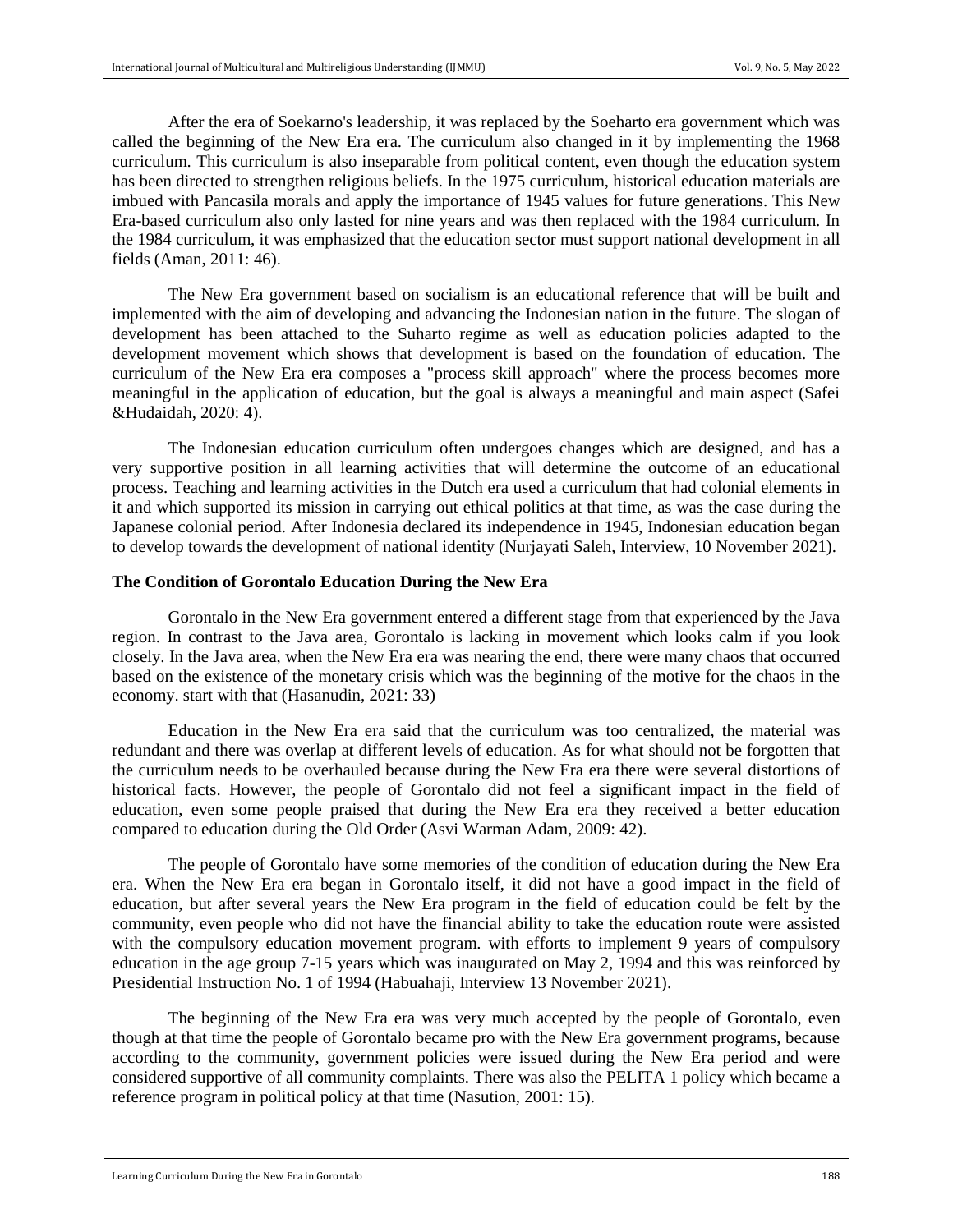#### **Policies During the New Era Period That Applied in Gorontalo**

The New Era is a center of all the development of the Indonesian people today. Since the emergence of the New Era era, new ideas have emerged about the renewal of education and culture. This is because the New Era has established an era of development within a certain period of time, a period that has special mental characteristics and has an influence on the life of the nation which is filled with development and is directed at a certain goal. gradual but continuous (Suradi dkk, 1986: 60).

The Suharto regime or the New Era government has a different curriculum from that used during the Old Order. This difference is an increase in the educational curriculum where the curriculum during the New Era era consisted of the 1968 curriculum which contained the Pancasila development group, basic knowledge and special skills, the emphasis was only on the intellectual aspect, then the 1975 curriculum was emphasized to be more effective and efficient based on MBO or Management by objective (Rahim Komendangi, Interview, 13 November 2021).

The 1975 curriculum is goal-oriented, meaning that the government formulates goals that must be mastered by students or better known as a hierarchy. Educational goals which include national education, institutional goals, curricular goals, general instructional objectives and specific instructional objectives. Some of these goals are the basis of the 1975 curriculum program, although the results in the field of this curriculum still seem colored by certain interests that tend to coordinate systems that are not in line with the 1945 Constitution (M Asri, 2017: 197).

Gorontalo itself during the Soeharto presidency supported good education from all aspects, including religious education. Gorontalo education during the New Era period with the support of several schools that have an Islamic religious education system such as pesantren and Madrasah tsanawiyah and aliyah. His support in establishing Islamic religious schools is none other than the fact that the majority of Gorontalo's population are predominantly Muslim, although they are still driven by politics, but the people of Gorontalo are happy with the support (Nur Jayati Saleh, Interview, 11 November 2021).

## *Conclusion*

An important element in education is the curriculum, every form of both method models and learning media is included in the educational curriculum and usually the curriculum is in line with the development of education which continues to increase at every level of education. Indonesian education in the New Era was not the main goal in its work program. At that time the government preferred improvement and development in the economic sector and development as its main goal and pursued its policies through administrative structuring and dominating the military. So no wonder at that time Indonesia was known as the Asian tiger due to Indonesia's development which was considered fast for a developing country, although it did not cover all the bad things about the regime.

#### *Bibliography*

### **1.Reference**

Aman. 2011. *Model Evaluasi Pembelajaran Sejarah*. Yogyakarta: Ombak.

Brian Garvey & Mary Krug. 2015. *Model-Model Pembelajaran Sejarah Di Sekolah Menengah*. Ombak. Yokyakarta.

Hasanudin. 2021. *Sejarah Pendidikan Gorontalo*. Yogyakarta: Kepel Press.